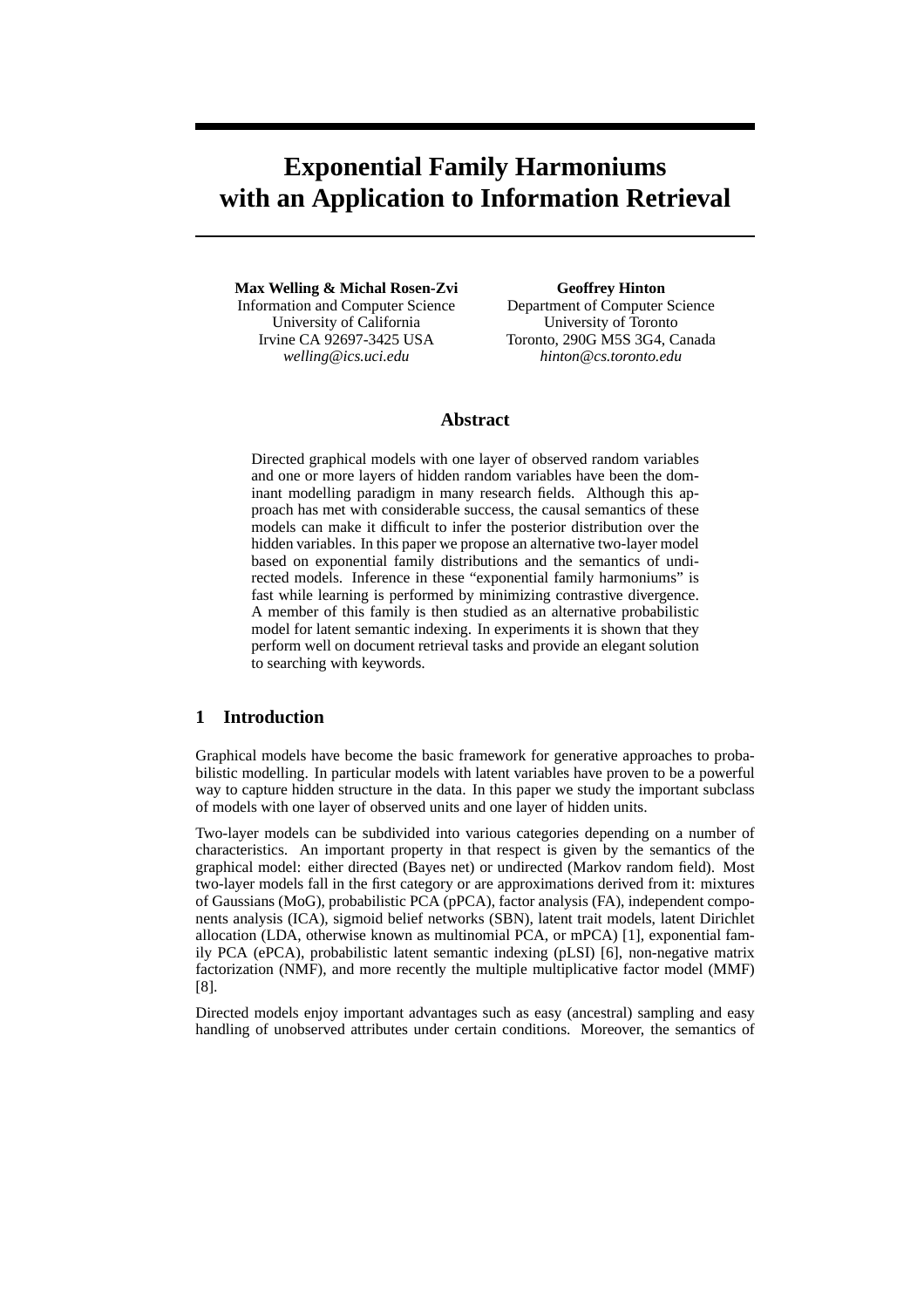directed models dictates marginal independence of the latent variables, which is a suitable modelling assumption for many datasets. However, it should also be noted that directed models come with an important disadvantage: inference of the posterior distribution of the latent variables given the observations (which is, for instance, needed within the context of the EM algorithm) is typically intractable resulting in approximate or slow iterative procedures. For important applications, such as latent semantic indexing (LSI), this drawback may have serious consequences since we would like to swiftly search for documents that are similar in the latent topic space.

A type of two-layer model that has not enjoyed much attention is the undirected analogue of the above described family of models. It was first introduced in [10] where it was named "harmonium". Later papers have studied the harmonium under various names (the "combination machine" in [4] and the "restricted Boltzmann machine" in [5]) and turned it into a practical method by introducing efficient learning algorithms. Harmoniums have only been considered in the context of discrete binary variables (in both hidden and observed layers), and more recently in the Gaussian case [7]. The first contribution of this paper is to extend harmoniums into the exponential family which will make them much more widely applicable.

Harmoniums also enjoy a number of important advantages which are rather orthogonal to the properties of directed models. Firstly, their product structure has the ability to produce distributions with very sharp boundaries. Unlike mixture models, adding a new expert may decrease or increase the variance of the distribution, which may be a major advantage in high dimensions. Secondly, unlike directed models, inference in these models is very fast, due to the fact that the latent variables are conditionally independent given the observations. Thirdly, the latent variables of harmoniums produce distributed representations of the input. This is much more efficient than the "grandmother-cell" representation associated with mixture models where each observation is generated by a single latent variable. Their most important disadvantage is the presence of a global normalization factor which complicates both the evaluation of probabilities of input vectors<sup>1</sup> and learning free parameters from examples. The second objective of this paper is to show that the introduction of contrastive divergence has greatly improved the efficiency of learning and paved the way for large scale applications.

Whether a directed two-layer model or a harmonium is more appropriate for a particular application is an interesting question that will depend on many factors such as prior (conditional) independence assumptions and/or computational issues such as efficiency of inference. To expose the fact that harmoniums can be viable alternatives to directed models we introduce an entirely new probabilistic extension of latent semantic analysis (LSI) [3] and show its usefulness in various applications. We do not want to claim superiority of harmoniums over their directed cousins, but rather that harmoniums enjoy rather different advantages that deserve more attention and that may one day be combined with the advantages of directed models.

# **2 Extending Harmoniums into the Exponential Family**

Let  $x_i$ ,  $i = 1...M_x$  be the set of observed random variables and  $h_j$ ,  $j = 1...M_h$  be the set of hidden (latent) variables. Both x and h can take values in either the continuous or the discrete domain. In the latter case, each variable has states  $a = 1...D$ .

To construct an exponential family harmonium (EFH) we first choose  $M_x$  independent distributions  $p_i(x_i)$  for the observed variables and  $M_h$  independent distributions  $p_i(h_i)$ 

<sup>1</sup>However, it is easy to compute these probabilities up to a constant so it is possible to *compare* probabilities of data-points.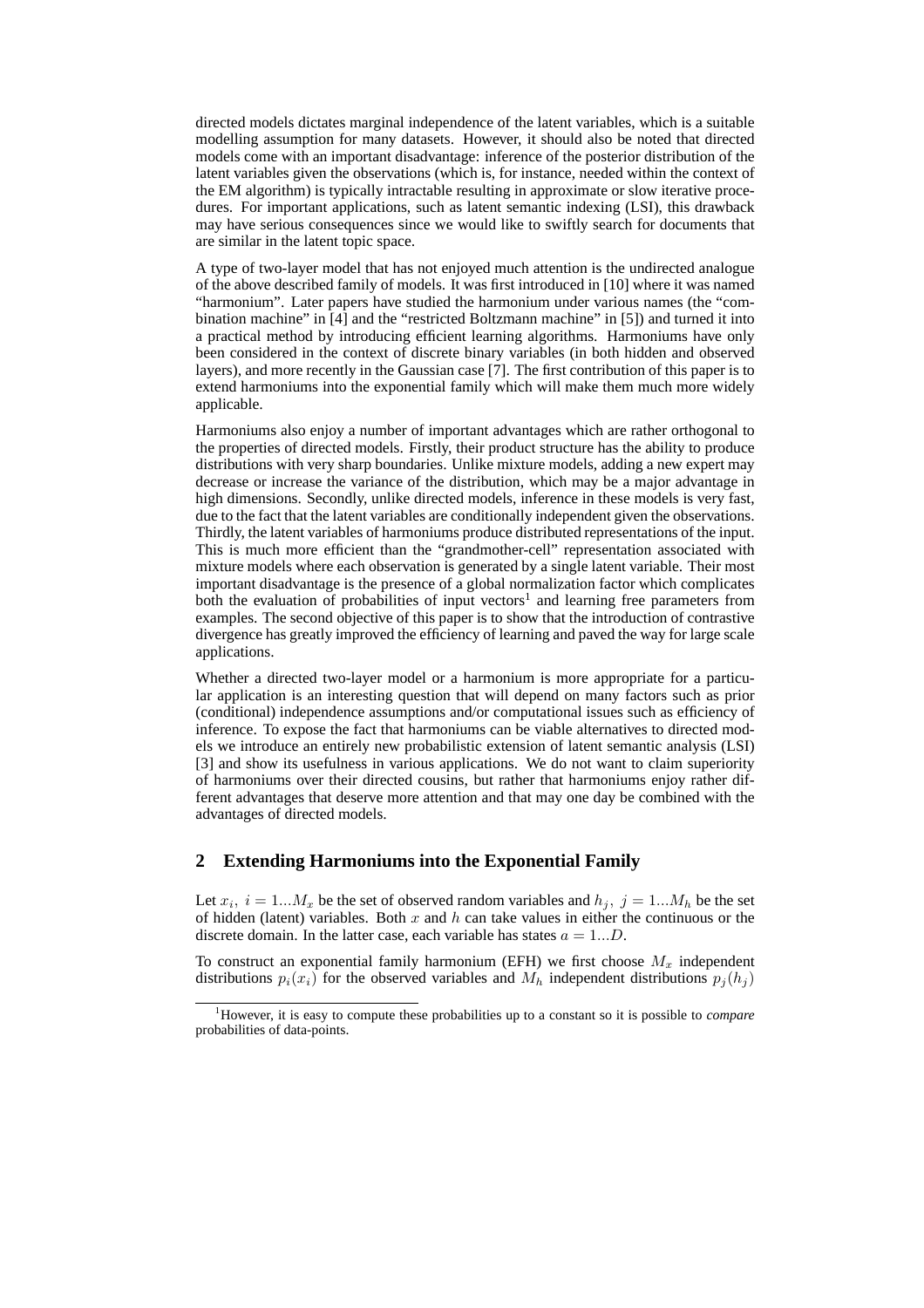for the hidden variables from the exponential family and combine them multiplicatively,

 $\overline{M}$ 

$$
p(\{x_i\}) = \prod_{i=1}^{M_x} r_i(x_i) \exp\left[\sum_a \theta_{ia} f_{ia}(x_i) - A_i(\{\theta_{ia}\})\right]
$$
 (1)

$$
p(\lbrace h_j \rbrace) = \prod_{j=1}^{M_h} s_j(h_j) \exp \left[ \sum_b \lambda_{jb} g_{jb}(h_j) - B_j(\lbrace \lambda_{jb} \rbrace) \right]
$$
 (2)

where  $\{f_{ia}(x_i), g_{jb}(h_j)\}\$  are the sufficient statistics for the models (otherwise known as features),  $\{\theta_{ia}, \lambda_{jb}\}$  the canonical parameters of the models and  $\{A_i, B_j\}$  the log-partition functions (or log-normalization factors). In the following we will consider  $log(r_i(x_i))$  and  $\log(s_i(h_i))$  as additional features multiplied by a constant.

Next, we couple the random variables in the log-domain by the introduction of a quadratic interaction term,

$$
p(\lbrace x_i, h_j \rbrace) \propto \exp\left[\sum_{ia} \theta_{ia} f_{ia}(x_i) + \sum_{jb} \lambda_{jb} g_{jb}(h_j) + \sum_{ijab} W_{ia}^{jb} f_{ia}(x_i) g_{jb}(h_j)\right]
$$
(3)

Note that we did not write the log-partition function for this joint model in order to indicate our inability to compute it in general. For some combinations of exponential family distributions it may be necessary to restrict the domain of  $W_{ia}^{jb}$  in order to maintain normalizability of the joint probability distribution (e.g.  $W_{ia}^{jb} \leq 0$  or  $W_{ia}^{jb} \geq 0$ ). Although we could also have mutually coupled the observed variables (and/or the hidden variables) using similar interaction terms we refrain from doing so in order to keep the learning and inference procedures efficient. Consequently, by this construction the conditional probability distributions are a product of *independent* distributions in the exponential family with shifted parameters,

$$
p(\{x_i\}|\{h_j\}) = \prod_{i=1}^{M_x} \exp\left[\sum_a \hat{\theta}_{ia} f_{ia}(x_i) - A_i(\{\hat{\theta}_{ia}\})\right] \quad \hat{\theta}_{ia} = \theta_{ia} + \sum_{jb} W_{ia}^{jb} g_{jb}(h_j)
$$
(4)  

$$
p(\{h_j\}|\{x_i\}) = \prod_{j=1}^{M_h} \exp\left[\sum_b \hat{\lambda}_{jb} g_{jb}(h_j) - B_j(\{\hat{\lambda}_{jb}\})\right] \quad \hat{\lambda}_{jb} = \lambda_{jb} + \sum_{ia} W_{ia}^{jb} f_{ia}(x_i)
$$
(5)

Finally, using the following identity,  $\sum_{y} \exp \sum_{a} \theta_{a} f_{a}(y) = \exp A(\{\theta_{a}\})$  we can also compute the marginal distributions of the observed and latent variables,

$$
p(\lbrace x_i \rbrace) \propto \exp\left[\sum_{ia} \theta_{ia} f_{ia}(x_i) + \sum_j B_j(\lbrace \lambda_{jb} + \sum_{ia} W_{ia}^{jb} f_{ia}(x_i)\rbrace)\right]
$$
(6)

$$
p({h_j}) \propto \exp\left[\sum_{jb} \lambda_{jb} g_{jb}(h_j) + \sum_i A_i({\theta_{ia} + \sum_{jb} W_{ia}^{jb} g_{jb}(h_j)})\right]
$$
 (7)

Note that 1) we can only compute the marginal distributions up to the normalization constant and 2) in accordance with the semantics of undirected models, there is no marginal independence between the variables (but rather conditional independence).

## **2.1 Training EF-Harmoniums using Contrastive Divergence**

Let  $\tilde{p}(\{x_i\})$  denote the data distribution (or the empirical distribution in case we observe a finite dataset), and  $p$  the model distribution. Under the maximum likelihood objective the learning rules for the EFH are conceptually simple<sup>2</sup>,

$$
\delta\theta_{ia} \propto \langle f_{ia}(x_i) \rangle_{\tilde{p}} - \langle f_{ia}(x_i) \rangle_{p} \qquad \qquad \delta\lambda_{jb} \propto \langle B'_{jb}(\hat{\lambda}_{jb}) \rangle_{\tilde{p}} - \langle B'_{jb}(\hat{\lambda}_{jb}) \rangle_{p} \qquad (8)
$$

<sup>&</sup>lt;sup>2</sup>These learning rules are derived by taking derivatives of the log-likelihood objective using Eqn.6.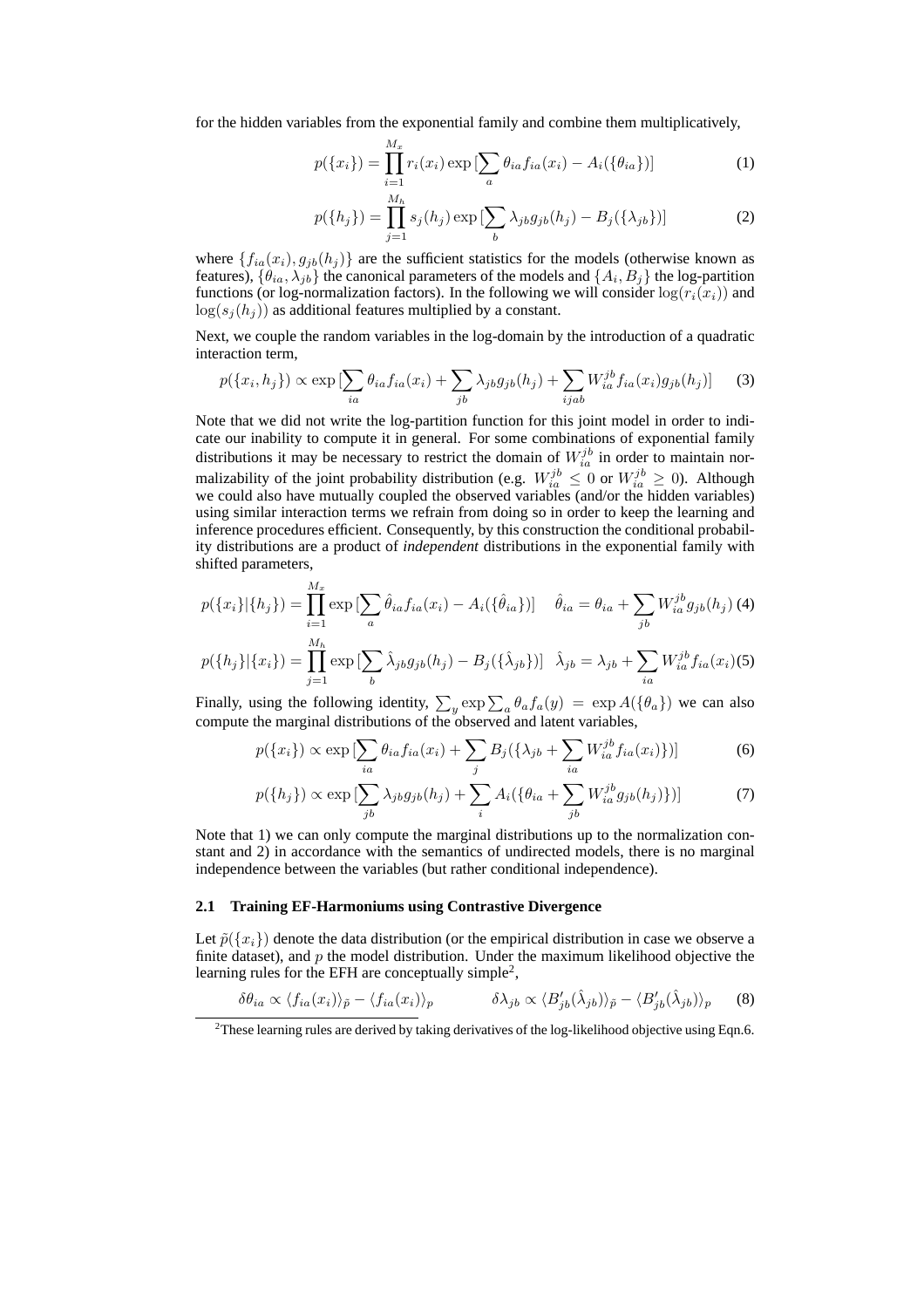$$
\delta W_{ij}^{ab} \propto \langle f_{ia}(x_i) B'_{jb} (\hat{\lambda}_{jb}) \rangle_{\tilde{p}} - \langle f_{ia}(x_i) B'_{jb} (\hat{\lambda}_{jb}) \rangle_p \tag{9}
$$

where we have defined  $B'_{jb} = \partial B_j(\hat{\lambda}_{jb})/\partial \hat{\lambda}_{jb}$  with  $\hat{\lambda}_{jb}$  defined in Eqn.5. One should note that these learning rules are changing the parameters in an attempt to match the expected sufficient statistics of the data distribution and the model distribution (while maximizing entropy). Their simplicity is somewhat deceptive, however, since the averages  $\langle \cdot \rangle_n$  are intractable to compute analytically and Markov chain sampling or mean field calculations are typically wheeled out to approximate them. Both have difficulties: mean field can only represent one mode of the distribution and MCMC schemes are slow and suffer from high variance in their estimates.

In the case of binary harmoniums (restricted BMs) it was shown in [5] that contrastive divergence has the potential to greatly improve on the efficiency and reduce the variance of the estimates needed in the learning rules. The idea is that instead of running the Gibbs sampler to its equilibrium distribution we initialize Gibbs samplers on each data-vector and run them for only one (or a few) steps in parallel. Averages  $\langle \cdot \rangle_p$  in the learning rules Eqns.8,9 are now replaced by averages  $\langle \cdot \rangle_{p_{\text{CD}}}$  where  $p_{\text{CD}}$  is the distribution of samples that resulted from the truncated Gibbs chains. This idea is readily generalized to EFHs. Due to space limitations we refer to [5] for more details on contrastive divergence learning<sup>3</sup>. Deterministic learning rules can also be derived straightforwardly by generalizing the results described in [12] to the exponential family.

## **3 A Harmonium Model for Latent Semantic Indexing**

To illustrate the new possibilities that have opened up by extending harmoniums to the exponential family we will next describe a novel model for latent semantic indexing (LSI). This will represent the undirected counterpart of pLSI [6] and LDA [1].

One of the major drawbacks of LSI is that inherently discrete data (word counts) are being modelled with variables in the continuous domain. The power of LSI on the other hand is that it provides an efficient mapping of the input data into a lower dimensional (continuous) latent space that has the effect of de-noising the input data and inferring semantic relationships among words. To stay faithful to this idea and to construct a probabilistic model on the correct (discrete) domain we propose the following EFH with continuous latent topic variables,  $h_i$ , and discrete word-count variables,  $x_{ia}$ ,

$$
p({h_j}|\{x_{ia}\}) = \prod_{j=1}^{M_h} \mathcal{N}_{h_j}[\sum_{ia} W_{ia}^j x_{ia}, 1]
$$
 (10)

$$
p({x_{ia}}|{h_j}) = \prod_{i=1}^{M_x} S_{\{x_{ia}\}}[\alpha_{ia} + \sum_j h_j W_{ia}^j]
$$
 (11)

Note that  $\{x_{ia}\}$  represent indicator variables satisfying  $\sum_a x_{ia} = 1 \forall i$ , where  $x_{ia} = 1$ means that word "i" in the vocabulary was observed "a" times.  $\mathcal{N}_h[\mu, \sigma]$  denotes a normal distribution with mean  $\mu$  and *std.* $\sigma$  and  $\mathcal{S}_{\{x_a\}}[\gamma_a] \propto \exp(\sum_{a=1}^D \gamma_a x_a)$  is the softmax function defining a probability distribution over x. Using Eqn.6 we can easily deduce the marginal distribution of the input variables,

$$
p(\lbrace x_{ia} \rbrace) \propto \exp\left[\sum_{ia} \alpha_{ia} x_{ia} + \frac{1}{2} \sum_{j} (\sum_{ia} W^j_{ia} x_{ia})^2\right]
$$
 (12)

 $3$ Non-believers in contrastive divergence are invited to simply run the the Gibbs sampler to equilibrium before they do an update of the parameters. They will find that due to the special bipartite structure of EFHs learning is still more efficient than for general Boltzmann machines.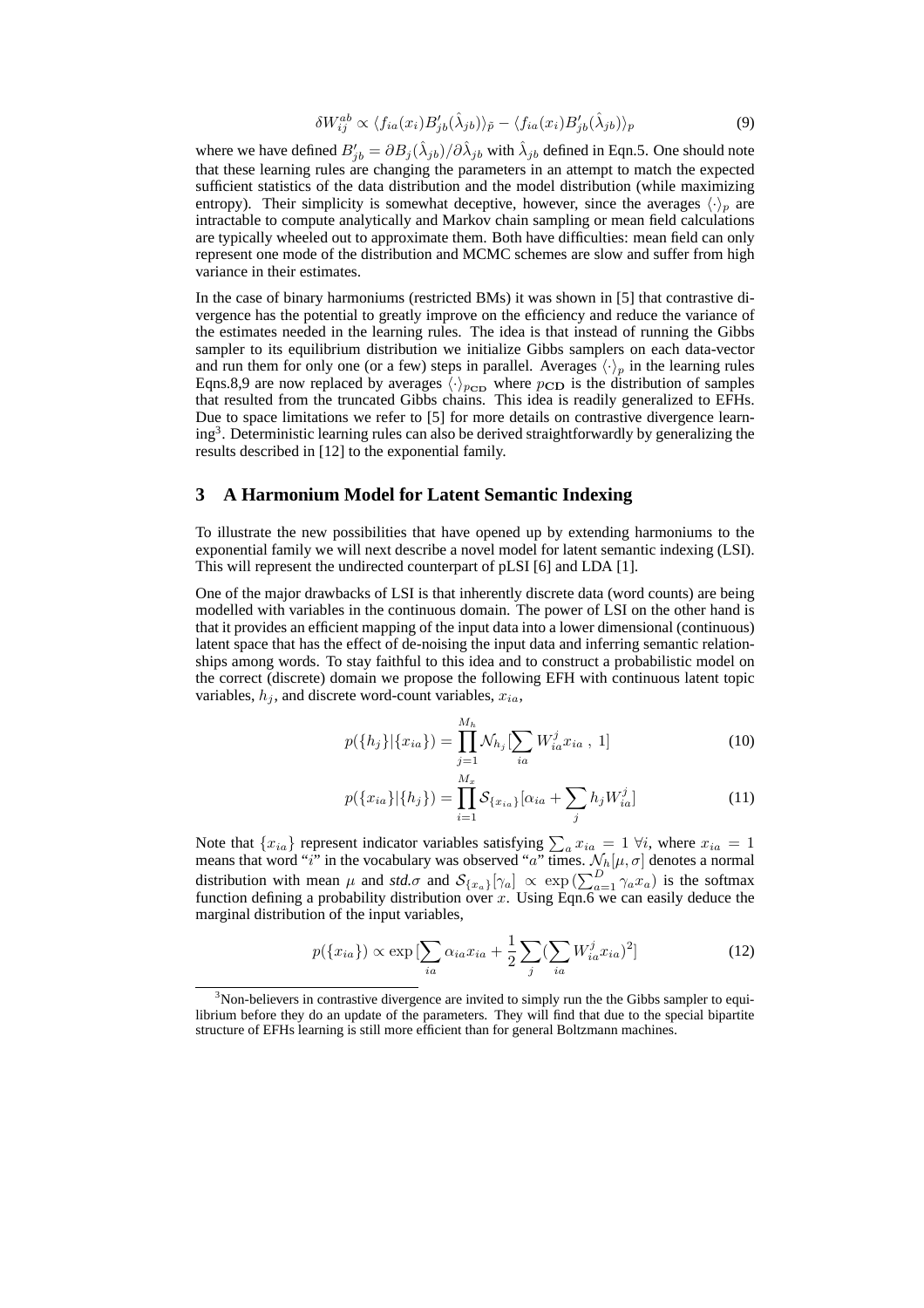We observe that the role of the components  $W_{ia}^j$  is that of templates or prototypes: input vectors  $x_{ia}$  with large inner products  $\sum_{ia} W_{ia}^{ij} x_{ia} \ \forall j$  will have high probability under this model. Just like pLSI and LDA can be considered as natural generalizations of factor analysis (which underlies LSI) into the class of directed models on the discrete domain, the above model can be considered as the natural generalization of factor analysis into class of *undirected* models on the discrete domain. This idea is supported by the result that the same model with Gaussian units in both hidden and observed layers is in fact equivalent to factor analysis [7].

#### **3.1 Identifiability**

From the form of the marginal distribution Eqn.12 we can derive a number of transformations of the parameters that will leave the distribution invariant. First we note that the components  $W_{ia}^j$  can be rotated and mirrored arbitrarily in latent space<sup>4</sup>:  $W_{ia}^j \rightarrow \sum_k U^{jk} W_{ia}^k$  with  $U^T U = I$ . Secondly, we note that observed variables  $x_{ia}$  satisfy a constraint,  $a x_{ia} = 1 \forall i$ . This results in a combined shift invariance for the components  $W_{ia}^j$  and the offsets  $\alpha_{ia}$ . Taken together, this results in the following set of transformations,

$$
W_{ia}^j \to \sum_k U^{jk} (W_{ia}^k + V_i^k) \qquad \alpha_{ia} \to (\alpha_{ia} + \beta_i) - \sum_j (\sum_l V_l^j)(W_{ia}^j) \qquad (13)
$$

where  $U^T U = I$ . Although these transformations leave the marginal distribution over the observable variables invariant, they do change the latent representation and as such may have an impact on retrieval performance (if we use a fixed similarity measure between topic representations of documents). To fix the spurious degrees of freedom we have chosen to impose conditions on the representations in latent space:  $h_j^n = \sum_{ia} W_{ia}^j x_{ia}^n$ . First, we center the latent representations which has the effect of minimizing the "activity" of the latent variables and moving as much log-probability as possible to the constant component  $\alpha_{ia}$ . Next we align the axes in latent space with the eigen-directions of the latent covariance matrix. This has the effect of approximately *decorrelating* the marginal latent activities. This follows because the marginal distribution in latent space can be approximated by:  $p(\lbrace h_j \rbrace) \approx \sum_n \prod_j \mathcal{N}_{h_j} [\sum_{ia} W_{ia}^j x_{ia}^n, 1]/N$  where we have used Eqn.10 and replaced  $p({x_{ia}})$  by its empirical distribution. Denoting by  $\mu$  and  $\Sigma = U^T \Lambda U$  the sample mean and sample covariance of  $\{h_j^n\}$ , it is not hard to show that the following transformation will have the desired effect<sup>5</sup>:

$$
W_{ia}^j \to \sum_k U^{jk} \left( W_{ia}^k - \frac{1}{M_x} \mu^k \right) \qquad \alpha_{ia} \to \alpha_{ia} + \sum_j \mu^j W_{ia}^j \qquad (14)
$$

One could go one step further than the de-correlation process described above by introducing covariances  $\Sigma$  in the conditional Gaussian distribution of the latent variables Eqn.10. This would not result in a more general model because the effect of this on the marginal distribution over the observed variables is given by:  $W_{ia}^j \rightarrow \sum_k K^{jk}W_{ia}^k$   $KK^T = \Sigma$ . However, the extra freedom can be used to define axes in latent space for which the projected data become approximately *independent* and have the same scale in all directions.

<sup>4</sup>Technically we call this the Euclidean group of transformations.

<sup>&</sup>lt;sup>5</sup>Some spurious degrees of freedom remain since shifts  $\beta_i$  and shifts  $V_i^j$  that satisfy  $\sum_i V_i^j = 0$ will not affect the projection into latent space. One could decide to fix the remaining degrees of freedom by for example requiring that components are as small as possible in  $L_2$  norm (subject to the constraint  $\sum_i V_i^j = 0$ ), leading to the further shifts,  $W_{ia}^j \rightarrow W_{ia}^j - \frac{1}{D} \sum_a W_{ia}^j + \frac{1}{DM_x} \sum_{ia} W_{ia}^j$  $\sum_a W^j_{ia} + \frac{1}{DM_x}$ ple requiring that components are as small as possible in  $L_2$  horm (subject to  $= 0$ ), leading to the further shifts,  $W_{ia}^j \rightarrow W_{ia}^j - \frac{1}{D} \sum_a W_{ia}^j + \frac{1}{DM_x} \sum_{ia} W_{ia}^j$ and  $\alpha_{ia} \rightarrow \alpha_{ia} - \frac{1}{D} \sum_a \alpha_{ia}$ .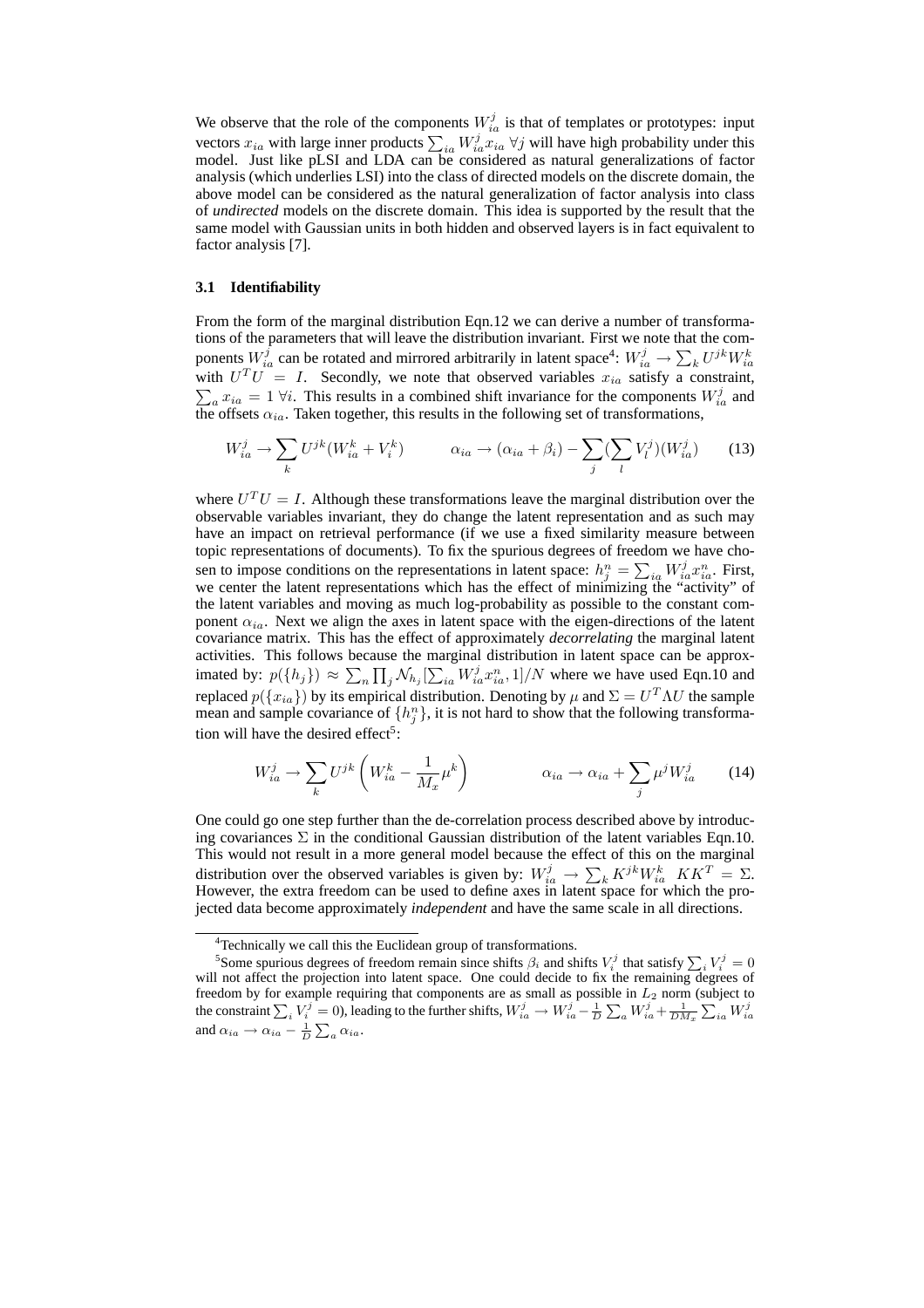

Figure 1: Precision-recall curves when the query was (a) entire documents, (b) 1 keyword, (c) 2 keywords for the EFH with and without 10 MF iterations, LSI , TFIDF weighted words and random guessing. PR curves with more keywords looked very similar to (c). A marker at position k (counted from the left along a curve) indicates that  $2^{k-1}$  documents were retrieved.

## **4 Experiments**

#### **Newsgroups:**

We have used the reduced version of the "20newsgroups" dataset prepared for MATLAB by Roweis<sup>6</sup>. Documents are presented as 100 dimensional binary occurrence vectors and tagged as a member of 1 out of 4 domains. Documents contain approximately 4% of the words, averaged across the 16242 postings.

An EFH model with 10 latent variables was trained on 12000 training cases using stochastic gradient descent on mini-batches of 1000 randomly chosen documents (training time approximately 1 hour on a 2GHz PC). A momentum term was added to speed up convergence. To test the quality of the trained model we mapped the remaining  $4242$ query documents into latent space using  $h_j = \sum_{ia} W_{ia}^j x_{ia}$  and where  $\{W_{ia}^j, \alpha_{ia}\}$  were "gauged" as in Eqns.14. Precision-recall curves were computed by comparing training and query documents using the usual "cosine coefficient" (cosine of the angle between documents) and reporting success when the retrieved document was in the same domain as the query (results averaged over all queries). In figure 1a we compare the results with LSI (also 10 dimensions) [3] where we preprocessed the data in the standard way  $(x \rightarrow log(1 + x))$  and entropy weighting of the words) and to similarity in word space using TF-IDF weighting of the words. In figure 1b,c we show PR curves when only 1 or 2 keywords were provided corresponding to randomly observed words in the query document. The EFH model allows a principled way to deal with unobserved entries by inferring them using the model (in all other methods we insert 0 for the unobserved entries which corresponds to ignoring them). We have used a few iterations of mean field to achieve that:  $\hat{x}_{ia} \to \exp\left[\sum_{jb} (\sum_k W_{ia}^k W_{jb}^k + \alpha_{jb}) \hat{x}_{jb}]/\gamma_i$  where  $\gamma_i$  is a normalization constant and where  $\hat{x}_{ia}$  represent probabilities:  $\hat{x}_{ia} \in [0, 1]$ ,  $\sum_{a=1}^{D} \hat{x}_{ia} = 1 \forall i$ . We note that this is still highly efficient and achieves a significant improvement in performance. In all cases we find that without any preprocessing or weighting EFH still outperforms the other methods except when large numbers of documents were retrieved.

In the next experiment we compared performance of EFH, LSI and LDA by training models on a random subset of 15430 documents with 5 and 10 latent dimensions (this was found to be close to optimal for LDA). The EFH and LSI models were trained as in the previous experiment while the training and testing details<sup>7</sup> for LDA can be found in [9]. For the remaining test documents we clamped a varying number of observed words and

<sup>6</sup> http://www.cs.toronto.edu/∼roweis/data.html

 $7$ The approximate inference procedure was implemented using Gibbs sampling.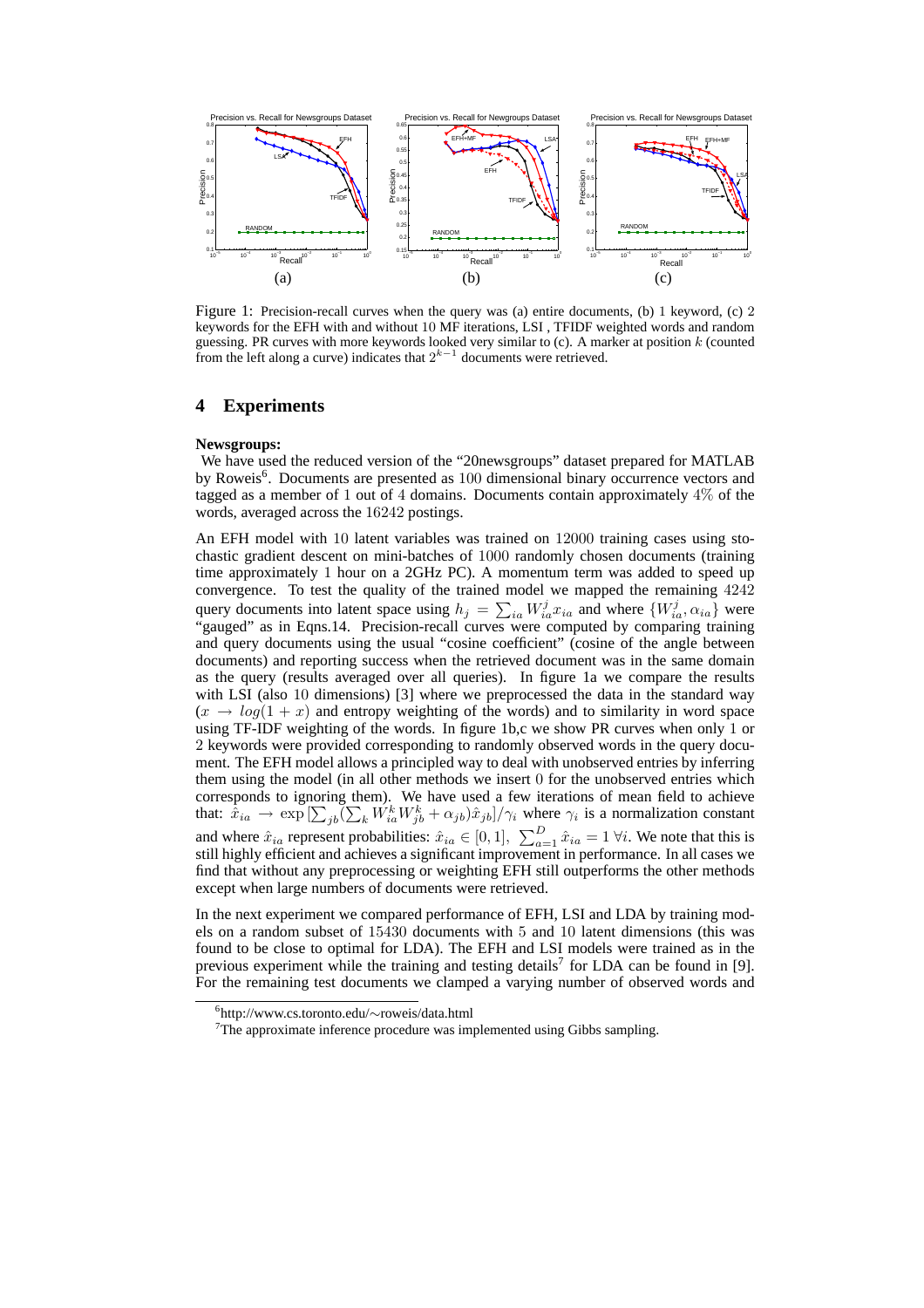

Figure 2: (a) Fraction of observed words that was correctly observed by EFH, LSI and LDA using 5 and 10 latent variables when we vary the number of keywords (observed words that were "clamped"), (b) latent 3-D representations of newsgroups data, (c) Fraction of documents retrieved by EFH on the NIPS dataset which was also retrieved by the TF-IDF method.

asked the models to predict the remaining observed words in the documents by computing the probabilities for all words in the vocabulary to be present and ranking them (see previous paragraph for details). By comparing the list of the  $R$  remaining observed words in the document with the top-R ranked inferred words we computed the fraction of correctly predicted words. The results are shown in figure 2a as a function of the number of clamped words. To provide anecdotal evidence that EFH can infer semantic relationships we clamped the words 'drive' 'driver' and 'car' which resulted in: 'car' 'drive' 'engine' 'dealer' 'honda' 'bmw' 'driver' 'oil' as the most probable words in the documents. Also, clamping 'pc' 'driver' and 'program' resulted in: 'windows' 'card' 'dos' 'graphics' 'software' 'pc' 'program' 'files'.

#### **NIPS Conference Papers:**

Next we trained a model with 5 latent dimensions on the NIPS dataset<sup>8</sup> which has a large vocabulary size (13649 words) and contains 1740 documents of which 1557 were used for training and 183 for testing. Count values were redistributed in 12 bins. The array W contains therefore  $5 \cdot 13649 \cdot 12 = 818940$  parameters. Training was completed in the order of a few days. Due to the lack of document labels it is hard to assess the quality of the trained model. We choose to compare performance on document retrieval with the "golden standard": cosine similarity in TF-IDF weighted word space. In figure 2c we depict the fraction of documents retrieved by EFH that was also retrieved by TF-IDF as we vary the number of retrieved documents. This correlation is indeed very high but note that EFH computes similarity in a 5-D space while TF-IDF computes similarity in a 13649-D space.

## **5 Discussion**

The main point of this paper was to show that there is a flexible family of 2-layer probabilistic models that represents a viable alternative to 2-layer causal (directed) models. These models enjoy very different properties and can be trained efficiently using contrastive divergence. As an example we have studied an EFH alternative for latent semantic indexing where we have found that the EFH has a number of favorable properties: fast inference allowing fast document retrieval and a principled approach to retrieval with keywords. These were preliminary investigations and it is likely that domain specific adjustments such as a more intelligent choice of features or parameterization could further improve performance.

Previous examples of EFH include the original harmonium [10], Gaussian variants thereof [7], and the PoT model [13] which couples a gamma distribution with the covariance of a

<sup>8</sup>Obtained from http://www.cs.toronto.edu/∼roweis/data.html.